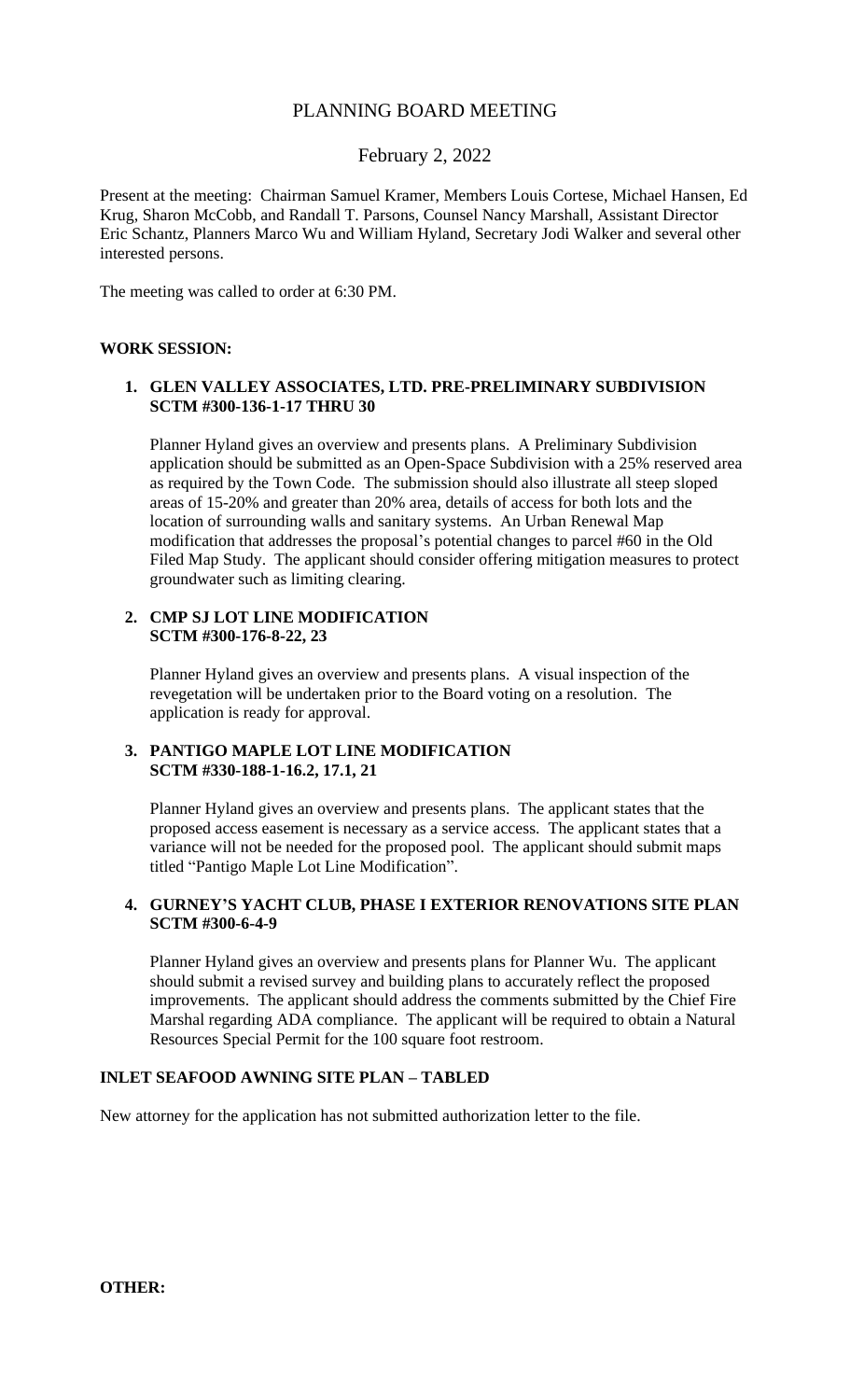# **MONTAUK SKATE PARK AND LION'S FIELD COMFORT STATION RENOVATIONS**

Assistant Director Schantz gives an overview and presents plans. The board is in support of the project. The board will send comments to the Town Board regarding storm water control structures, proper lighting and preserving mature trees on the hillside.

# **LITTLE LEAGUE BALLFIELDS AND RECREATION AREA AT STEPHEN HANDS PATH SCTM #300-192-3-30/193-1-3**

Assistant Director Schantz gives an overview and presents plans. The board is in support of the project. The board will send comments to the Town Board regarding repurposing of the vacant Child Development Center of the Hamptons building, adequate parking, groundwater mitigation measures, limiting use of fertilizers and fertilizer dependent grasses.

# **REGULAR MEETING:**

The following Board of Review by counsel, and upon motions duly made and seconded, were approved by the Board:

| <b>ADOPTED BY PLANNING BOARD:</b> | <b>FEBRUARY 2, 2022</b> |
|-----------------------------------|-------------------------|
| <b>BOARD OF REVIEW:</b>           | <b>PLANNING BOARD</b>   |

**WHEREAS,** the Town Engineer has brought before the Board of Review the request of

**FARRELL BUILDING COMPANY AND KM FARRELL REAL ESTATE LLC, for** a Building Permit on premises located in section **280-A**; **26 CENTRAL AVE, EAST HAMPTON; LOTS 60-69; MAP #597; and S.C**.**T.M. 300-167-1-8, 9.2**

**WHEREAS**, report has been made on **SECTION 280-A** form dated **JANUARY 24, 2022** which is attached to and made a part of this Resolution;

Now, therefore, be it

# **RESOLVED**, that upon completion of the work shown on **SECTION-280A** form dated

**JANUARY 24, 2022,** the Building Inspector may issue a Building Permit on said premises, or, in the alternative, he may issue a Building Permit upon Town Board's approval of an Undertaking secured by a Certified Check or other Surety acceptable to the Town Board, to secure road improvement units required. Said Undertaking to be in the amount of **\$0.00.** These requirements shall be subject to review one (1) year from the date of this Resolution or

#### **FEBRUARY 2, 2023**.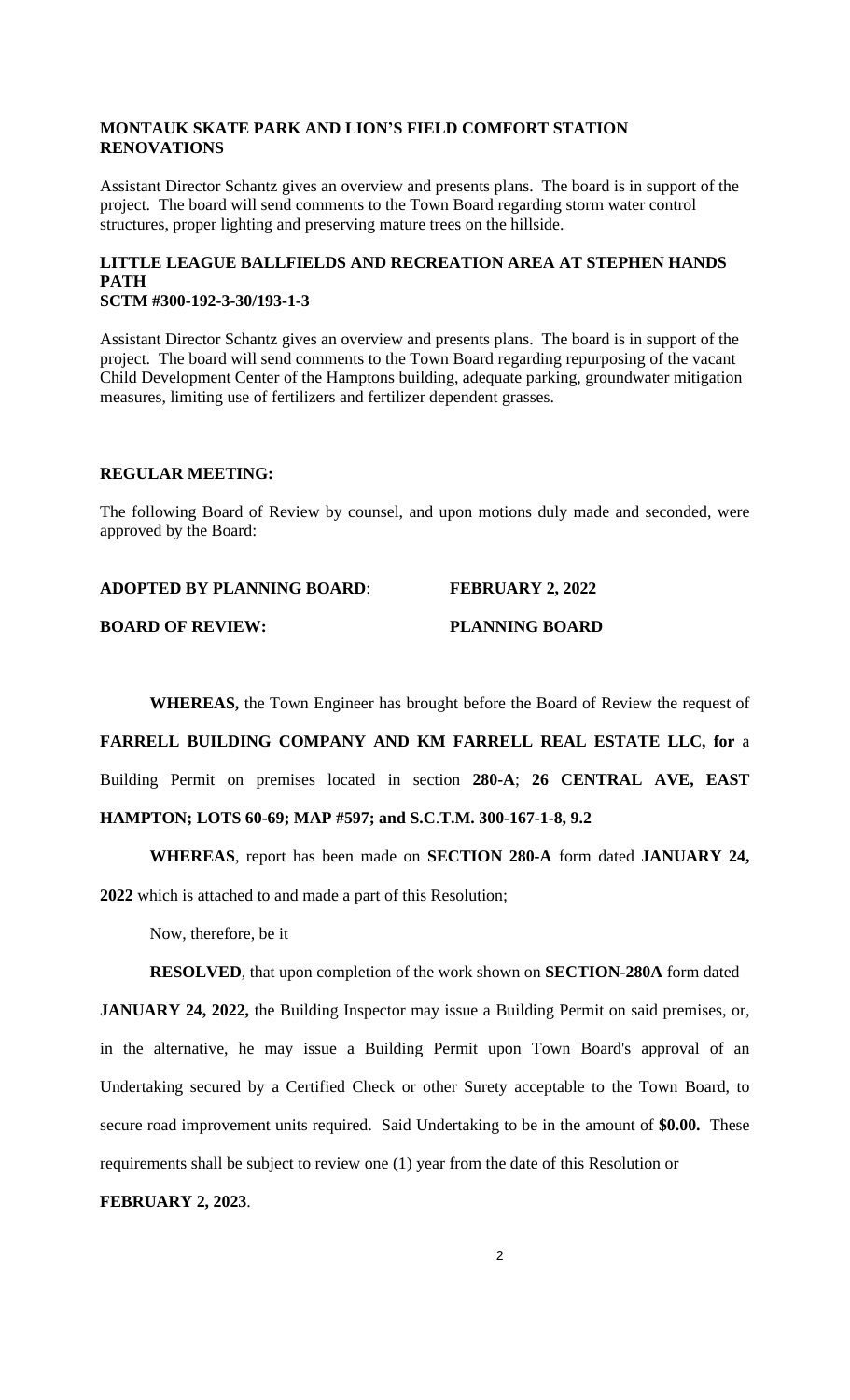By motions made, seconded, the following resolutions were approved by the Board:

### PLANNING BOARD OF THE TOWN OF EAST HAMPTON **EAST HAMPTON, NEW YORK**

**\_\_\_\_\_\_\_\_\_\_\_\_\_\_\_\_\_\_\_\_\_\_\_\_\_\_\_\_\_\_\_\_\_\_\_\_\_\_\_\_\_\_\_**

**In the Matter of the Application**

 **SITE PLAN** of **APPROVAL** 

### **NICK COHEN ARTIST STUDIO SITE PLAN SCTM#300-94-2-10**

**\_\_\_\_\_\_\_\_\_\_\_\_\_\_\_\_\_\_\_\_\_\_\_\_\_\_\_\_\_\_\_\_\_\_\_\_\_\_\_\_\_\_\_ ADOPTED: 2 / 2 / 2022**

### **FINDINGS AND DETERMINATION OF THE BOARD**

The findings of fact, conclusions, and determination set forth herein are made after consideration of the application, any presentations, memoranda or correspondence made or submitted to the Board by staff or interested parties, comments taken at any public hearing on the application, and inspection of the subject property.

### **A. PROJECT DESCRIPTION**

# **1. TYPE OF APPROVAL SOUGHT:**

(a) Site plan approval pursuant to Article VI of Chapter 255 (Zoning) of the East Hampton Town Code.

**2. USE REQUIRING SPECIAL PERMIT:** N/A

**3. DESCRIPTION OF PROPOSED WORK:** To allow for a portion of clearing conducted on a residential lot to remain, ultimately in order to accommodate an artist studio. The applicant is to revegetate roughly 2,000 sq. ft. with native vegetation and plantings. The applicant owns a single-family residence on an adjoining parcel.

- **4. SIZE OF PROPERTY:** 25,222 square feet (0.58 acres)
- **5. OWNER OF PROPERTY:** Nick Cohen
- **6. APPLICANT:** Mark Catalano

**7. PROPOSED SITE PLAN:** Plan prepared by James P. Walsh dated November 17,

2021

**8. DATE OF PUBLIC HEARING ON APPLICATION:** Waived by Planning Board

#### **B. PROPERTY LOCATION AND DESCRIPTION**

**1. SUFFOLK COUNTY TAX MAP DESIGNATION:** #300-94-2-10

**2. STREET LOCATION:** 10 Lafayette Place, Springs

**3. CONTIGUOUS WATER BODIES:** N/A

**4. HAMLET OR GEOGRAPHIC AREA:** Springs

**5. SITE DESCRIPTION & EXISTING IMPROVEMENTS:** Vacant residential parcel, partially cleared of native vegetation.

**6. FILED MAP NAME:** Montauk View

- **7. FILED MAP NUMBER:** 16
- **8. DATE OF MAP FILING:** June 23, 1911
- **9. BLOCK NUMBER IN FILED MAP:** 1

**10. LOT NUMBER IN FILED MAP:** 51 - 57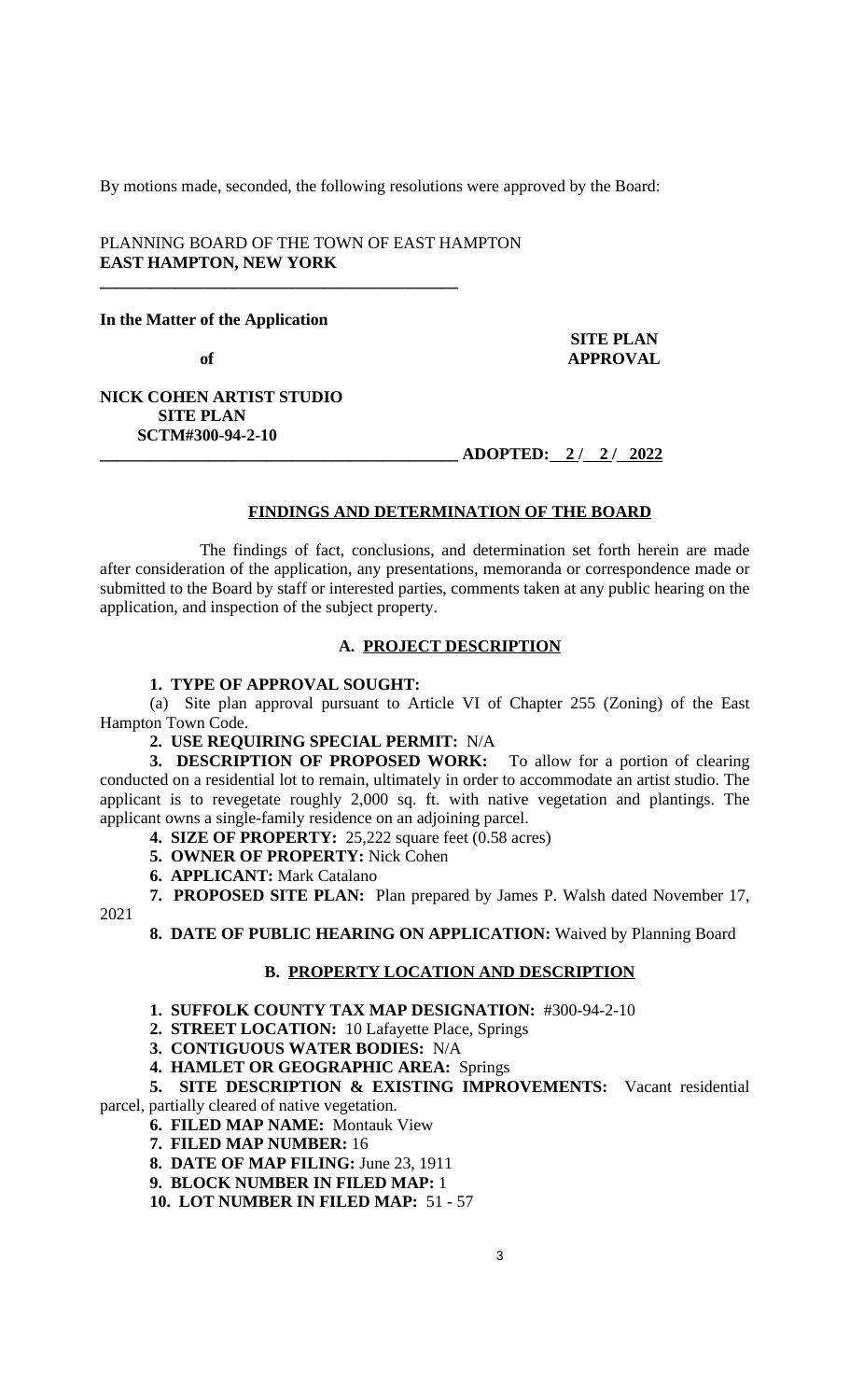### **C. ZONING CLASSIFICATION**

**1. ZONING DISTRICT:** B: Residence

**2. ZONING OVERLAY DISTRICT:** N/A

## **D. SEQRA REVIEW**

- **1. SEQRA CLASSIFICATION:** Type II
- **2. LEAD AGENCY:** N/A
- **3. DETERMINATION OF SIGNIFICANCE:** N/A
- **4. DATE OF DETERMINATION:** N/A

### **E. COUNTY COMMISSION REVIEW/ADDITIONAL FINDINGS OF FACT**

1. Pursuant to the inter-municipal agreement between the Town of East Hampton and the County of Suffolk, the subject application does not require referral to the Suffolk County Planning Commission (SCPC).

2. By letter dated May 6, 2021, the Office of Fire Prevention has informed the Board that no additional fire protection devices are needed for this project.

### **F. COMPLIANCE WITH TOWN CODE OR OTHER REQUIREMENTS OF LAW**

Based upon the foregoing, the Planning Board finds that the application as approved, subject to any conditions or modifications specified in § H below, meets the following requirements:

1. The application contains all necessary elements of a site plan as enumerated in § 255-6-50 of the Town Code.

The application meets the standards enumerated for review of site plans in  $\S$  255-6-60 of the Town Code.

### **G. DISPOSITION OF APPLICATION**

The application is approved as described herein, subject to any conditions or modifications specified in § H below.

### **1. TYPE OF APPROVAL GRANTED:**

(a) Site plan approval pursuant to Article VI of Chapter 255 of the Town Code.

**2. NATURE OF APPROVED USE:** N/A

**3. DESCRIPTION OF APPROVED WORK:** To allow for a portion of clearing conducted on a residential lot to remain, ultimately in order to accommodate an artist studio. Revegetation of roughly 2,000 sq. ft. with native vegetation and plantings.

### **H. CONDITIONS OF APPROVAL**

The approval hereby granted is contingent upon full compliance with the conditions set forth in this section. The property may not be used except in accordance with this conditional approval, and all improvements shall be made, built, or installed in accordance with the plans described below.

**1. APPROVED SITE PLAN:** Plan prepared by James P. Walsh dated November 17, 2021

# **2. APPROVED BUILDING OR CONSTRUCTION PLANS:** Revegetation plan prepared by Nick Cohen dated August 9, 2021

### **3. ADDITIONAL CONDITIONS AND TIME LIMITATIONS:**

3.1 No building permits may issue, nor may clearing, grading, or construction activities, with the exception of those necessary to re-vegetate the property in accordance with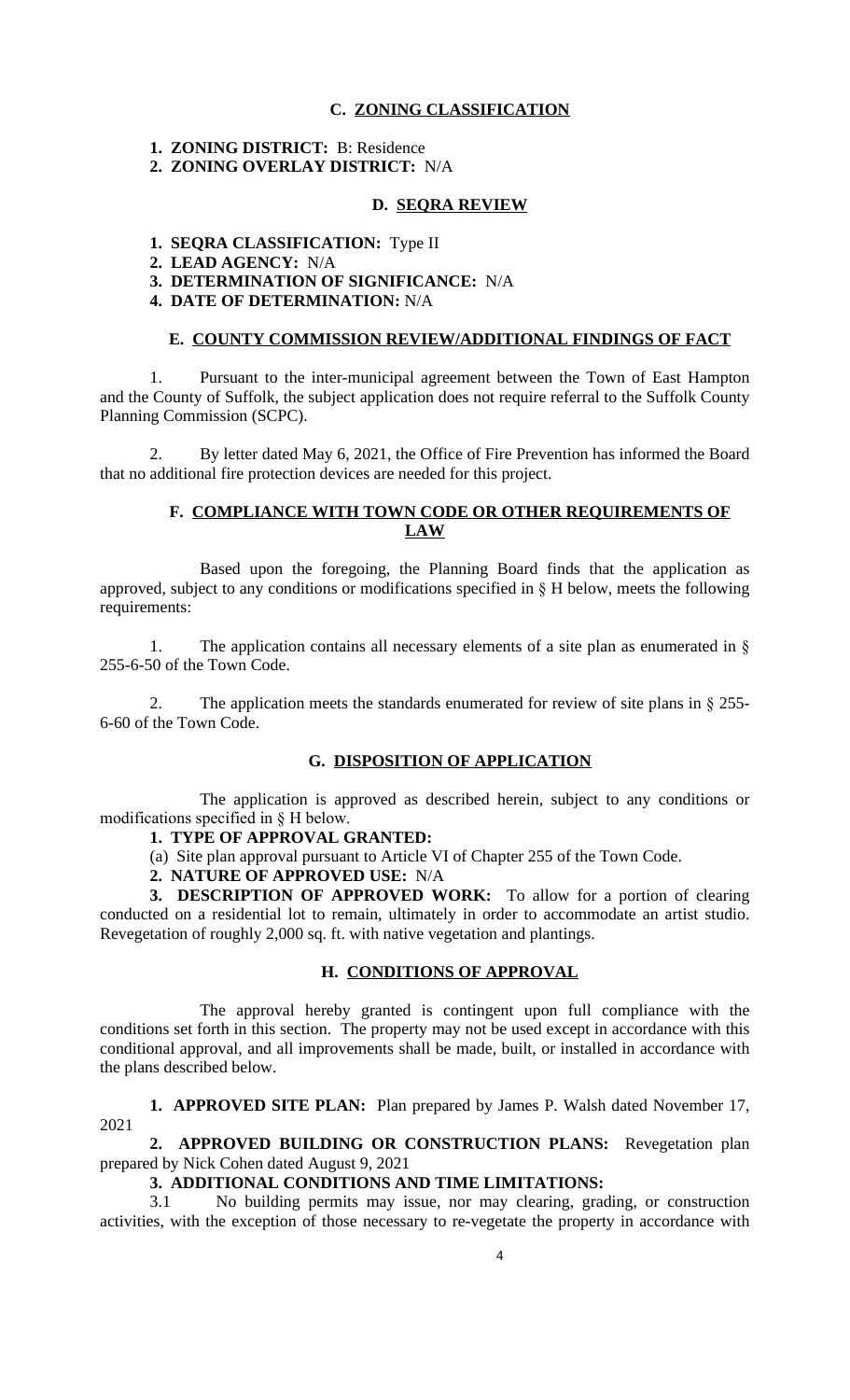this approved re-vegetation plan shall be commenced until and unless the conditions enumerated in sub § (3.2) below have been met, as evidenced by the report of the Planning Board Chair.

3.2 The applicant shall revegetate a 25 ft. buffer with a split rail fence as shown on the approved site plan and approved building or construction plans described above.

3.3 All revegetation and landscaping shall be maintained by the applicant in accordance with the approved site planting plan for so long as the improvements approved as part of this site plan are in use. This requirement shall be a continuing condition of this approval, and the applicant and any successors in interest shall replace and replant the landscaping on the site as may be necessary to satisfy this condition.

3.4 The parking, access, and drainage improvements required by this site plan approval (including any devices for delineating parking spaces or directing traffic flow) shall be maintained by the applicant for so long as the improvements approved as part of this site plan are in use. This requirement shall be a continuing condition of this approval, and the applicant and any successors in interest shall repair, replace, and maintain these improvements as may be necessary to satisfy this condition.

3.5 The applicant shall install all utilities servicing the proposed lots, including electric, telephone, and, if available, cable television wiring below grade. Any electric transformers placed, installed, erected, or constructed on this property or on the adjacent highway rights-of-way shall be located below natural grade.

3.6 No Certificate of Occupancy shall be issued for this site or for the improvements thereon until and unless all of the foregoing conditions have been met. Upon completion of the re-vegetation required in condition 3.2 of this resolution, a member of the Planning Board or their delegate shall inspect the site and notify the Planning Board of compliance with the approved re-vegetation plan.

3.7 The applicant shall apply for and obtain a building permit no later than three (3) years from the date of this resolution.

3.8 The applicant shall apply for and obtain a Certificate of Occupancy no later than four (4) years from the date of this resolution.

### **I. VALIDITY OF APPROVAL**

If any condition of this resolution is not met, or is not met within the prescribed time period, all approvals, permits, or authorizations granted hereby shall be deemed void and of no effect.

DATED: February 2, 2022

cc: Mark Catalano 10 Pantigo Road East Hampton, NY 11937

> Planning Department Building Inspector

Result: Adopted Mover: Randall T. Parsons Seconder: Sharon McCobb Ayes: Samuel Kramer, Ian Calder-Piedmonte, Sharon McCobb, Randall T. Parsons, Michael Hansen, Louis Cortese, Ed Krug

PLANNING BOARD OF THE TOWN OF EAST HAMPTON **EAST HAMPTON, NEW YORK**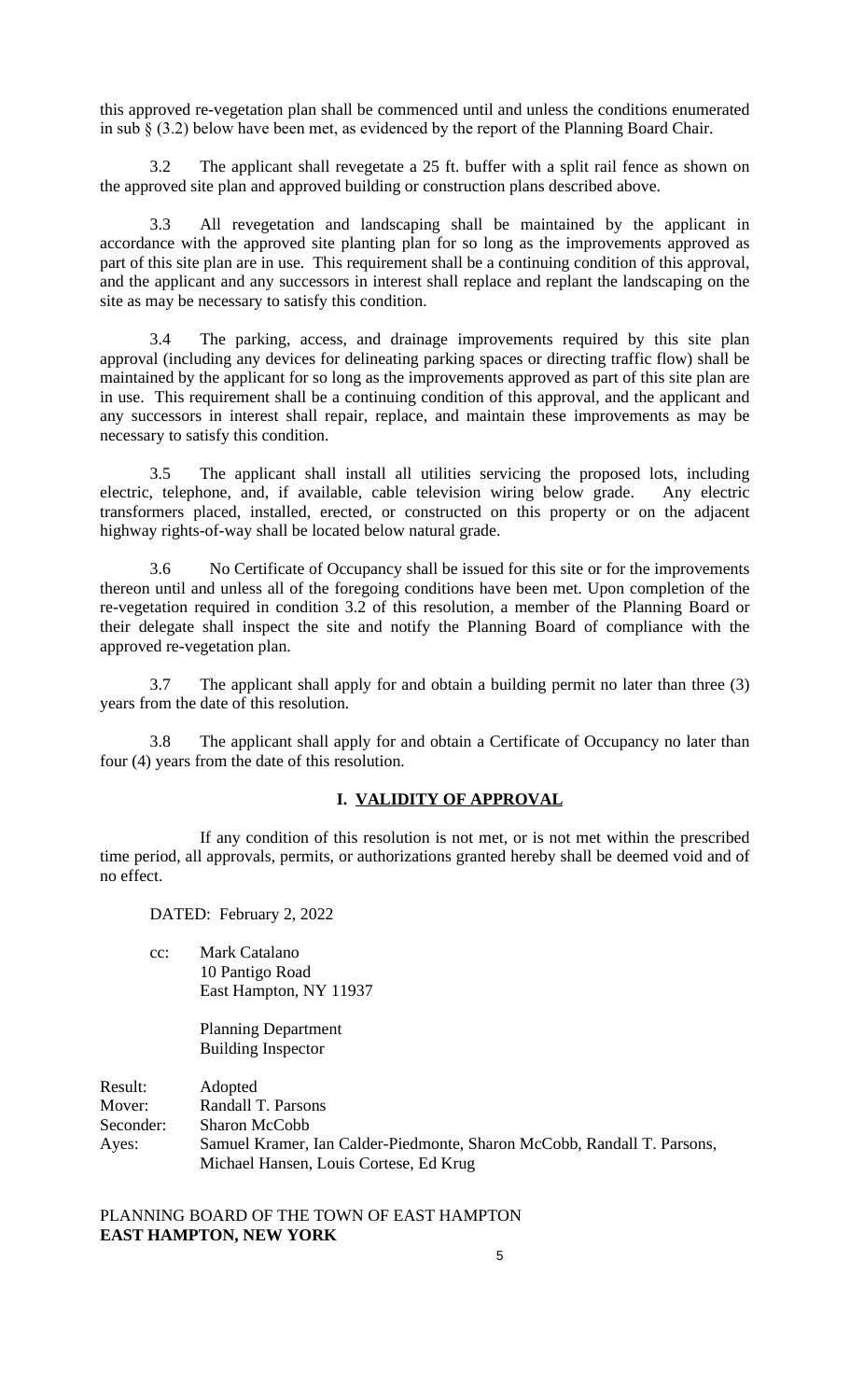### **In the Matter of the Application RESOLUTION**

 **AMENDING** of **APPROVAL** 

# **80 FIRESTONE-BLUFF CREST COTTAGES SITE PLAN/SPECIAL PERMIT SCTM #300-17-1-05**

**\_\_\_\_\_\_\_\_\_\_\_\_\_\_\_\_\_\_\_\_\_\_\_\_\_\_\_\_\_\_\_\_\_\_\_\_\_\_\_\_\_\_\_**

**\_\_\_\_\_\_\_\_\_\_\_\_\_\_\_\_\_\_\_\_\_\_\_\_\_\_\_\_\_\_\_\_\_\_\_\_\_\_\_\_\_\_\_ ADOPTED: 2 / \_2 /\_\_ 2022\_\_**

The Planning Board has reviewed a prior determination of the Board and desires to modify certain provisions of the approval as set forth below. Except as modified herein, the determination is reaffirmed in all respects.

**REQUEST TO MODIFY:** Site plan/special permit approval dated September 1, 2021

**PROPERTY LOCATION:** 80 Firestone Road, Montauk

**PROPOSED AMENDMENT:** To modify the conditions of approval to allow for the approved staircase over the bluff to be constructed prior to obtaining approval of the Suffolk County Department of Health Services (SCDHS)

**MODIFICATION AS APPROVED:** To change the condition of approvals as follows:

Conditions of approval #4.1, 4.2, 4.3 and 4.4 currently read:

"4.1 No building permits may issue, nor may clearing, grading, or construction activities be commenced, until and unless the conditions enumerated in sub¶ 4.2, 4.3 and 4.4 below have been met, as evidenced by the report of the Planning Board Chair.

4.2 The applicant shall obtain final approval of the Suffolk County Department of Health Services (SCDHS).

4.3 The applicants shall obtain final approval of the Architectural Review Board

4.4 The applicants shall obtain approval from the New York State Department of Environmental Conservation (NYSDEC)."

The modification would change condition of approval 4.1 to read as follows:

"4.1 No building permits may issue, nor may clearing, grading, or construction activities be commenced, with the exception of those required for construction of the staircase over the bluff, until and unless the conditions enumerated in sub¶ 4.2, 4.3 and 4.4 below have been met, as evidenced by the report of the Planning Board Chair. No building permits may issue, nor may clearing, grading, or construction activities be commenced for construction of the staircase over the bluff until and unless the conditions enumerated in sub¶ 4.4 below has been met, as evidenced by the report of the Planning Board Chair."

**REASONS SUPPORTING MODIFICATION:** The proposed staircase from the subject property, over the bluff and down to the beach adjacent to Fort Pond Bay has received the required Natural Resources Special Permit (NRSP) from the Zoning Board of Appeals (ZBA). This structure requires approval of the New York State Department of Environmental Conservation (NYSDEC) but does not require approval of the Architectural Review Board (ARB) or the Suffolk County Department of Health Services (SCDHS). Accordingly, the condition that approvals from these involved agencies be obtained prior to the issuance of a building permit for the staircase (only) is unnecessary.

# **APPROVED PLAN AS MODIFIED:** N/A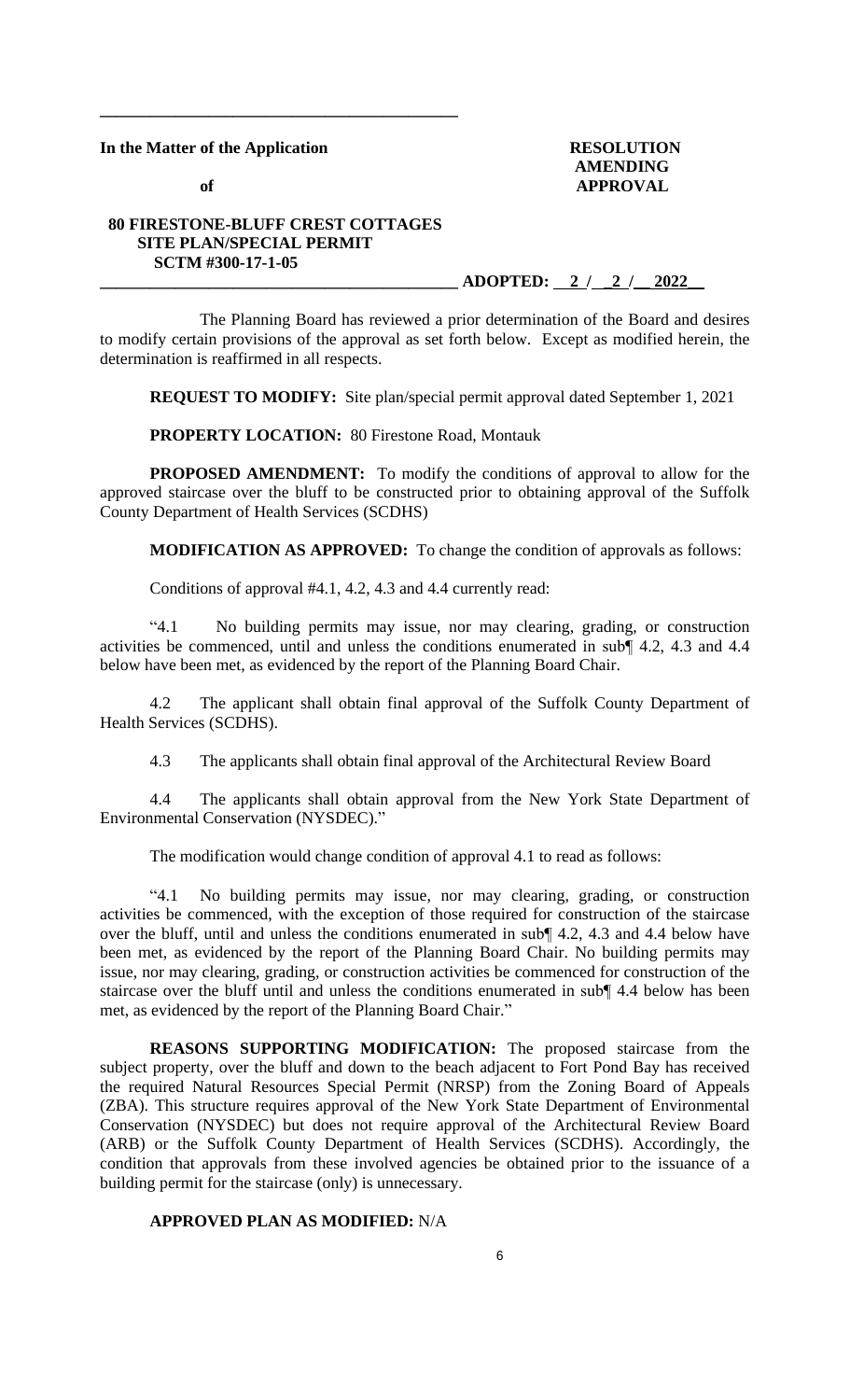# **CONDITIONS TO MODIFICATION:**

1. The applicants shall obtain approval from the New York State Department of Environmental Conservation (NYSDEC) prior to the issuance of a building permit for the staircase over the bluff.

2. The applicant shall apply for and obtain a building permit no later than three (3) years from the date of this resolution.

3. The applicant shall apply for and obtain a Certificate of Occupancy no later than four (4) years from the date of this resolution.

DATED: February 2, 2022

cc: Joel Halsey Lighthouse Land Planning The Plaza PO Box 5030 Montauk, NY 11954

> Planning Department Building Inspector Architectural Review Board

Result: Adopted Mover: Louis Cortese<br>Seconder: Ed Krug Seconder: Ayes: Samuel Kramer, Ian Calder-Piedmonte, Sharon McCobb, Randall T. Parsons, Michael Hansen, Louis Cortese, Ed Krug

# PLANNING BOARD OF THE TOWN OF EAST HAMPTON **EAST HAMPTON, NEW YORK**

**\_\_\_\_\_\_\_\_\_\_\_\_\_\_\_\_\_\_\_\_\_\_\_\_\_\_\_\_\_\_\_\_\_\_\_\_\_\_\_\_\_\_\_**

#### **In the Matter of the Application**

**ARTIST STUDIO APPROVAL**

 **of** 

 **NICK COHEN ARTIST STUDIO SCTM #300-94-2-10** 

**\_\_\_\_\_\_\_\_\_\_\_\_\_\_\_\_\_\_\_\_\_\_\_\_\_\_\_\_\_\_\_\_\_\_\_\_\_\_\_\_\_\_\_ ADOPTED: 2 / 2 / 2022**

### **FINDINGS AND DETERMINATION OF THE BOARD**

The findings of fact, conclusions, and determination set forth herein are made after consideration of the application, any presentations, memoranda or correspondence made or submitted to the Board by staff or interested parties, comments taken at any public hearing on the application, and inspection of the subject property.

# **A. PROJECT DESCRIPTION**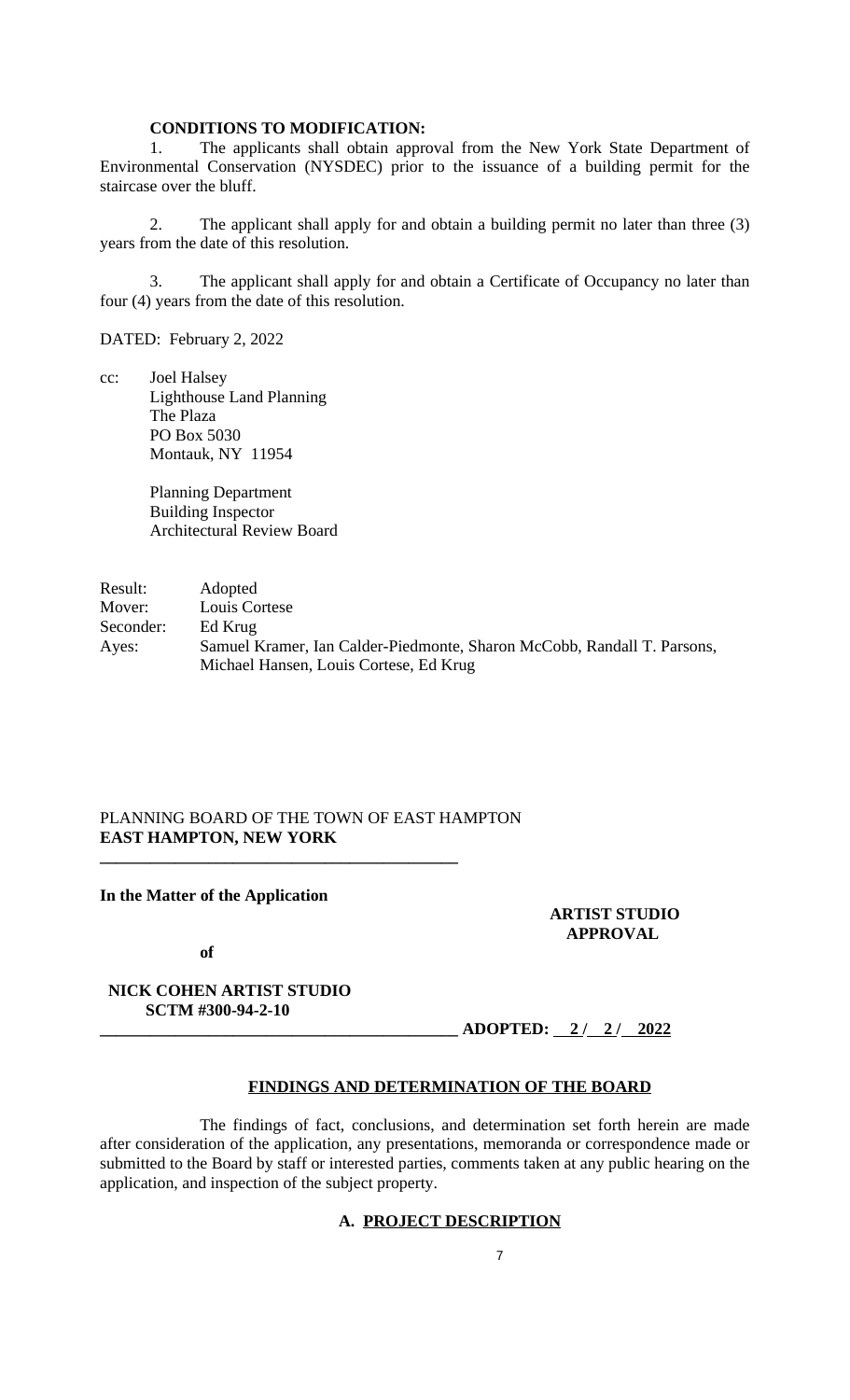### **1. TYPE OF APPROVAL SOUGHT:**

(a) Artist Studio approval pursuant to Article XI of Chapter 255 (Zoning) of the East Hampton Town Code.

#### **2. USE REQUIRING SPECIAL PERMIT:** N/A

**3. DESCRIPTION OF PROPOSED WORK:** To construct a 26' x 40' or 1,040 sq. ft. artist studio with associated landscaping on a vacant 25,222 sq. ft. parcel situated on Lafayette Place in Springs in a B Residence zoning district. The applicant owns and resides on an adjoining parcel containing a single family residence.

**4. SIZE OF PROPERTY:** 25,222 square feet (0.58 acres)

- **5. OWNER OF PROPERTY:** Nick Cohen
- **6. APPLICANT:** Mark Catalano

**7. PROPOSED SITE PLAN:** Plan prepared by James P. Walsh dated November 17,

2021

**8. DATE OF PUBLIC HEARING ON APPLICATION:** November 17, 2021

#### **B. PROPERTY LOCATION AND DESCRIPTION**

- **1. SUFFOLK COUNTY TAX MAP DESIGNATION:** #300-94-2-10
- **2. STREET LOCATION:** 10 Lafayette Place, Springs
- **3. CONTIGUOUS WATER BODIES:** N/A

**4. HAMLET OR GEOGRAPHIC AREA:** Springs

**5. SITE DESCRIPTION & EXISTING IMPROVEMENTS:** Vacant residential parcel, partially cleared of native vegetation.

**6. FILED MAP NAME:** Montauk View

**7. FILED MAP NUMBER:** 16

**8. DATE OF MAP FILING:** June 23, 1911

- **9. BLOCK NUMBER IN FILED MAP:** 1
- **10. LOT NUMBER IN FILED MAP:** 51 57

# **C. ZONING CLASSIFICATION**

- **1. ZONING DISTRICT:** B: Residence
- **2. ZONING OVERLAY DISTRICT:** N/A

### **D. SEQRA REVIEW**

- **1. SEQRA CLASSIFICATION:** Type II
- **2. LEAD AGENCY:** N/A
- **3. DETERMINATION OF SIGNIFICANCE:** N/A
- **4. DATE OF DETERMINATION:** N/A

### **E. COUNTY COMMISSION REVIEW/ADDITIONAL FINDINGS OF FACT**

1. Pursuant to the inter-municipal agreement between the Town of East Hampton and the County of Suffolk, the subject application does not require referral to the Suffolk County Planning Commission (SCPC).

2. The parcel had been cleared without receiving a valid building permit. The applicant has submitted a site plan application to rectify the cleared areas by proposing a split rail fence, and multiple native plantings as revegetation.

3. The parcel does not contain the applicant's principal residence. The applicant resides on an adjoining parcel to the southwest containing a single family residence. §255-11-20 (C) of the Town Code sets standards for constructing an accessory building or structure on a vacant contiguous lot. In addition to the artist studio's declaration, the applicant shall meet §255- 11-20 (C) and should common ownership of the contiguous lots cease, either the accessory building or structure must be removed within nine months or the owner of the lot without a principal structure must obtain a building permit for a principal building or structure within nine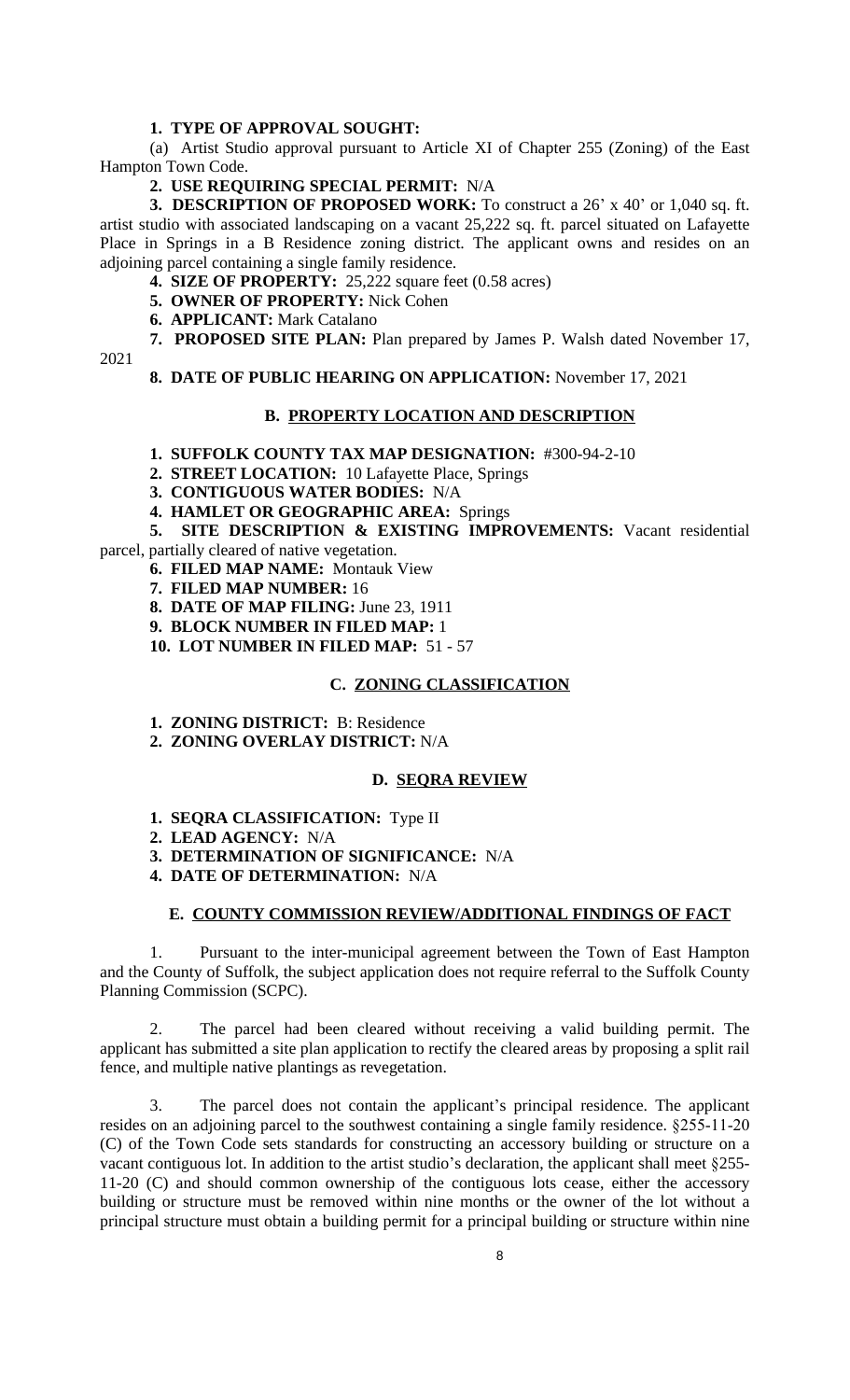months.

# **F. COMPLIANCE WITH TOWN CODE OR OTHER REQUIREMENTS OF LAW**

Based upon the foregoing, the Planning Board finds that the application as approved, subject to any conditions or modifications specified in § H below, meets the following requirements:

1. The application contains all necessary elements of an Artist Studio as enumerated in §255-11-88 of the Town Code.

2. The application meets the standards enumerated for review of Artist Studios in § 255-11-88 of the Town Code.

# **G. DISPOSITION OF APPLICATION**

The application is approved as described herein, subject to any conditions or modifications specified in § H below.

### **1. TYPE OF APPROVAL GRANTED:**

(a) Artist Studio approval pursuant to Article XI of Chapter 255 of the Town Code.

**2. NATURE OF APPROVED USE:** Artist Studio

**3. DESCRIPTION OF APPROVED WORK:** To construct a 26' x 40' or 1,040 sq. ft. artist studio with associated landscaping on a vacant 25,222 sq. ft. parcel.

## **H. CONDITIONS OF APPROVAL**

The approval hereby granted is contingent upon full compliance with the conditions set forth in this section. The property may not be used except in accordance with this conditional approval, and all improvements shall be made, built, or installed in accordance with the plans described below.

**1. APPROVED SITE PLAN:** Survey prepared by James P. Walsh dated November 17, 2021.

**2. APPROVED BUILDING OR CONSTRUCTION PLANS:** Submitted Nick Cohen dated November 17, 2021

# **3. ADDITIONAL CONDITIONS AND TIME LIMITATIONS:**

3.1 No building permits may issue, nor may clearing, grading, or construction activities with the exception of those necessary to re-vegetate the property in accordance with the approved site plan dated February 2, 2022 shall be commenced, until and unless the conditions enumerated in sub  $\S$  (3.2 & 3.3) below have been met, as evidenced by the report of the Planning Board Chair.

3.2 The applicant shall agree to the Artist's Studio Declaration in pursuant to Article XI of Chapter 255 of the Town Code. The applicant shall record the Artist Studio Declaration at the Office of the Suffolk County Clerk, and shall return three (3) copies, with proof of recordation shown thereon, to the Town Clerk before building permits will be issued.

3.3 The property shall be revegetated in accordance with a Planning Board site plan approval.

3.4 The property shall meet the standards of §255-11-20 (C) for an accessory structure to be constructed on a vacant contiguous lot.

3.5 No bath, shower, toilet, or other plumbing, excluding a slop sink, is permitted and will not contain any kitchen appliances, but may have a microwave and coffee maker. A slop sink shall be connected to a dry well.